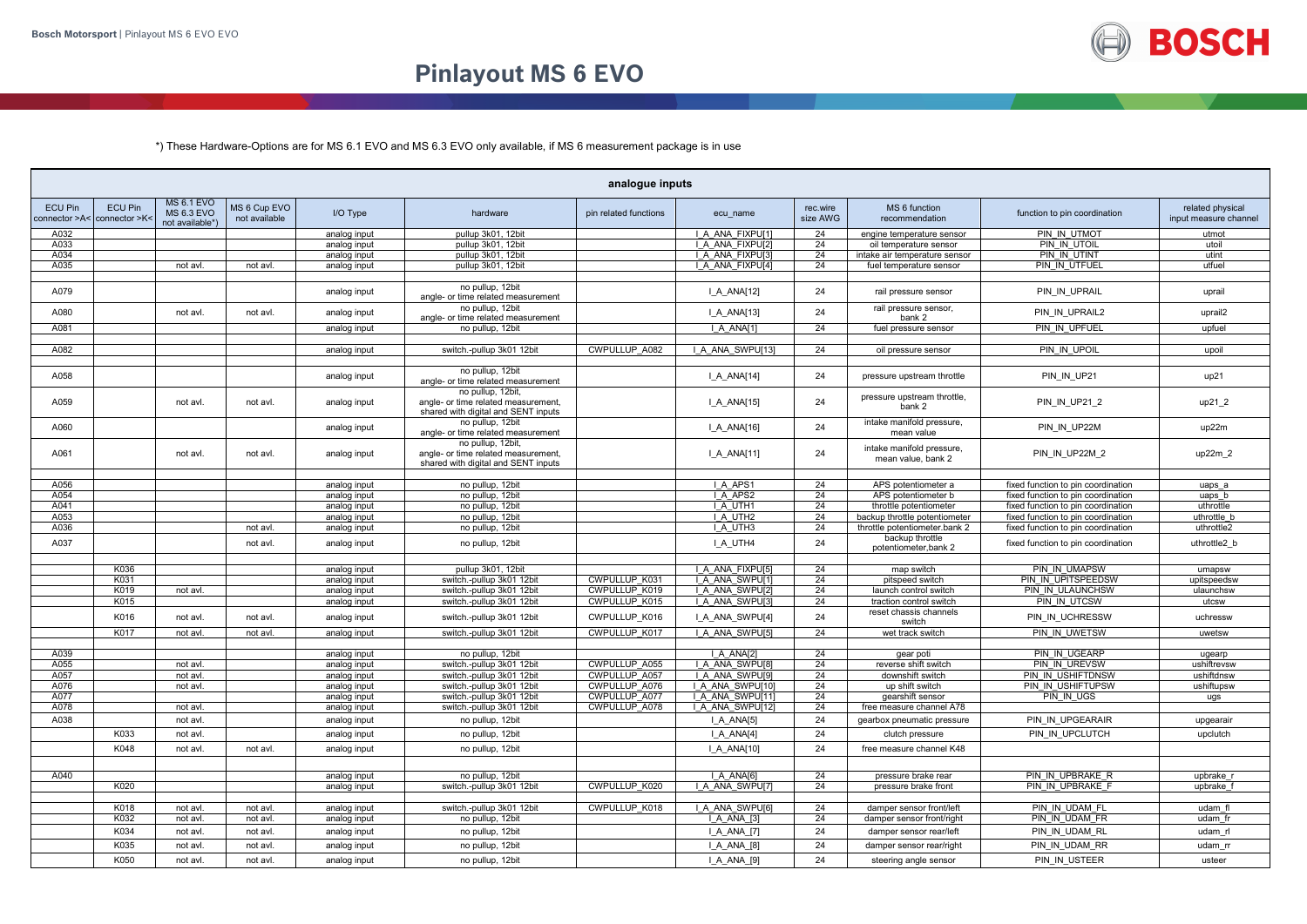|      | K066 | not avl. | not avl. | analog input    | no pullup, 12bit, angle- or time related<br>measurement, shared with digital<br>and SENT inputs | I_F_DIG_IN[5] | 24       | free measure channel<br>K066   |                       |        |
|------|------|----------|----------|-----------------|-------------------------------------------------------------------------------------------------|---------------|----------|--------------------------------|-----------------------|--------|
|      | K067 | not avl. | not avl. | analog input    | no pullup, 12bit, angle- or time related<br>measurement, shared with digital<br>and SENT inputs | I_F_DIG_IN[6] | 24       | free measure channel<br>K067   |                       |        |
|      | K083 | not avl. | not avl. | analog input    | no pullup, 12bit, angle- or time related<br>measurement, shared with digital<br>and SENT inputs | I_F_DIG_IN[3] | 24       | free measure channel<br>K083   |                       |        |
|      | K084 | not avl. | not avl. | analog input    | no pullup, 12bit, angle- or time related<br>measurement, shared with digital<br>and SENT inputs | I_F_DIG_IN[4] | 24       | free measure channel<br>K084   |                       |        |
|      | K049 | not avl. | not avl. | analog input    | no pullup, 12bit, angle- or time related<br>measurement, shared with digital<br>and SENT inputs | I_F_DIG_IN[7] | 24       | free measure channel<br>K049   |                       |        |
| A083 |      | not avl. | not avl. | analog input    | no pullup, 12bit, angle- or time related<br>measurement, shared with digital<br>and SENT inputs | I_F_DIG_IN[8] | 24       | free measure channel<br>A083   |                       |        |
|      |      |          |          |                 |                                                                                                 |               |          |                                |                       |        |
|      | K077 |          |          | thermocouple 1+ |                                                                                                 | I_A_TC1A      | 24shield |                                | fixed function to pin |        |
|      | K076 |          |          | thermocouple 1- | k-type sensor                                                                                   | I_A_TC1B      | thermo   | exhaust gas temperature sensor | coordination          | utexh  |
|      | K079 | not avl. | not avl. | thermocouple 2+ |                                                                                                 | I_A_TC2A      | 24shield | exhaust gas temperature sensor | fixed function to pin | utexh2 |
|      | K078 | not avl. | not avl. | thermocouple 2- | k-type sensor                                                                                   | I_A_TC2B      | thermo   | bank 2                         | coordination          |        |

|                                              |                |                                                                      |                               |                                 |                                                              | digital inputs                                 |                      |                      |                                                   |                                       |                                            |
|----------------------------------------------|----------------|----------------------------------------------------------------------|-------------------------------|---------------------------------|--------------------------------------------------------------|------------------------------------------------|----------------------|----------------------|---------------------------------------------------|---------------------------------------|--------------------------------------------|
| <b>ECU Pin</b><br>connector >A< connector >K | <b>ECU Pin</b> | <b>MS 6.1 EVO</b><br><b>MS 6.3 EVO</b><br>not available <sup>*</sup> | MS 6 Cup EVO<br>not available | I/O Type                        | hardware                                                     | pin related functions                          | ecu name             | rec.wire<br>size AWG | MS 6 function<br>recommendation                   | function to pin coordination          | related physical<br>input measure channel  |
| A047                                         |                |                                                                      |                               | crankshaft+<br>(Hall/Inductive) | switchable between halleffect- and                           | <b>CWINTF CRANK</b><br>PIN IN CRANK            | I P CRANKA           | 24shield             |                                                   | fixed function to pin                 | nmot                                       |
| A048                                         |                |                                                                      |                               | crankshaft -<br>(inductive)     | inductive sensor                                             | CWINTF CRANK K<br>CWINTF CRANK TH              | I P CRANKB           | 24shield             | engine speed                                      | coordination                          |                                            |
|                                              |                |                                                                      |                               |                                 |                                                              |                                                |                      |                      |                                                   |                                       |                                            |
| A074<br>A075                                 |                |                                                                      |                               | digital input<br>digital input  | halleffect sensor only<br>halleffect sensor only             |                                                | I P CAM1<br>I P CAM2 | 24shield<br>24shield | camshaft inlet<br>camshaft outlet                 | PIN IN CAM IN<br>PIN IN CAM OUT       | cam pos edges 001<br>cam pos edges out 001 |
|                                              |                |                                                                      |                               |                                 |                                                              |                                                |                      |                      |                                                   |                                       |                                            |
| A049                                         |                |                                                                      |                               | digital input                   | switchable between halleffect- or<br>DF11 sensors            | CWINTF A049                                    | I P WHEEL1           | 24shield             | camshaft inlet bank2<br>or wheelspeed front right | PIN IN CAM IN2 or<br>PIN IN FWEEL FR  | cam pos edges2 001<br>fwheel fr            |
| A050                                         |                |                                                                      |                               | digital input                   | switchable between halleffect- or<br>DF11 sensors            | CWINTF_A050                                    | I P WHEEL2           | 24shield             | camshaft outlet bank2<br>or wheelspeed front left | PIN IN CAM OUT2 or<br>PIN IN FWEEL FL | cam_pos_edges_out2_001<br>fwheel fl        |
| A051                                         |                |                                                                      |                               | digital input                   | switchable between halleffect- or<br>DF11 sensors            | CWINTF_A051                                    | I P WHEEL3           | 24shield             | wheelspeed rear right                             | PIN IN FWHEEL RR                      | fwheel rr                                  |
| A052                                         |                |                                                                      |                               | digital input                   | switchable between halleffect- or<br>DF11 sensors            | CWINTF A052                                    | I P WHEEL4           | 24shield             | wheel speed rear left                             | PIN IN FWHEEL RL                      | fwheel rl                                  |
|                                              |                |                                                                      |                               |                                 |                                                              |                                                |                      |                      |                                                   |                                       |                                            |
| A059                                         |                |                                                                      |                               | digital input                   | switch.-pullup 14k7, shared with<br>analogue and SENT inputs | CWPULLUP_A059                                  | I_F_DIG_IN[1]        | 24shield             | free digital channel A059                         |                                       |                                            |
| A061                                         |                |                                                                      |                               | digital input                   | switch.-pullup 14k7, shared with<br>analogue and SENT inputs | CWPULLUP_A061                                  | I_F_DIG_IN[2]        | 24shield             | free digital channel A061                         |                                       |                                            |
|                                              | K066           |                                                                      |                               | digital input                   | switch.-pullup 14k7, shared with<br>analogue and SENT inputs | CWPULLUP K066                                  | I_F_DIG_IN[3]        | 24shield             | free digital channel K066                         |                                       |                                            |
|                                              | K067           |                                                                      |                               | digital input                   | switch.-pullup 14k7, shared with<br>analogue and SENT inputs | CWPULLUP K067                                  | I_F_DIG_IN[4]        | 24shield             | free digital channel K067                         |                                       |                                            |
|                                              | K083           |                                                                      |                               | digital input                   | switch.-pullup 14k7, shared with<br>analogue and SENT inputs | CWPULLUP K083                                  | I_F_DIG_IN[5]        | 24shield             | free digital channel K083                         |                                       |                                            |
|                                              | K084           |                                                                      |                               | digital input                   | switch.-pullup 14k7, shared with<br>analogue and SENT inputs | CWPULLUP_K084                                  | I_F_DIG_IN[6]        | 24shield             | free digital channel K084                         |                                       |                                            |
|                                              | K049           |                                                                      |                               | digital input                   | switch.-pullup 14k7, shared with<br>analogue and SENT inputs | CWPULLUP K049                                  | I_F_DIG_IN[7]        | 24shield             | free digital channel K049                         |                                       |                                            |
| A083                                         |                |                                                                      |                               | digital input                   | switch.-pullup 14k7, shared with<br>analogue and SENT inputs | CWPULLUP A083                                  | I_F_DIG_IN[8]        | 24shield             | free digital channel A083                         |                                       |                                            |
|                                              |                |                                                                      |                               |                                 |                                                              |                                                |                      |                      |                                                   |                                       |                                            |
|                                              | K045           |                                                                      |                               | digital input                   | switchable between halleffect- and<br>inductive sensor       | CWINTF K045<br>CWINTF K045 K<br>CWINTF K045 TH | I P CAM3             | 24shield             | turbo speed                                       | PIN IN FTURBO                         | fturbo                                     |
|                                              | K046           |                                                                      |                               | digital input                   | switchable between halleffect- and<br>inductive sensor       | CWINTF K046<br>CWINTF K046 K<br>CWINTF K046 TH | I P CAM4             | 24shield             | turbo speed bank2                                 | PIN IN FTURBO2                        | fturbo <sub>2</sub>                        |
|                                              | K062           |                                                                      |                               | ground supply                   | if inductive sensos are connected to<br>K045 or K046         |                                                | <b>G R GNDCAM</b>    | 24shield             | ground for turbo speed and -2                     |                                       |                                            |
|                                              |                |                                                                      |                               |                                 |                                                              |                                                |                      |                      |                                                   |                                       |                                            |
|                                              | K054           |                                                                      |                               | digital input                   |                                                              |                                                | I S ENGINE ON        | 20                   | Engine On/Off switch                              |                                       | b engon( in)                               |
|                                              |                |                                                                      |                               |                                 |                                                              |                                                |                      |                      |                                                   |                                       |                                            |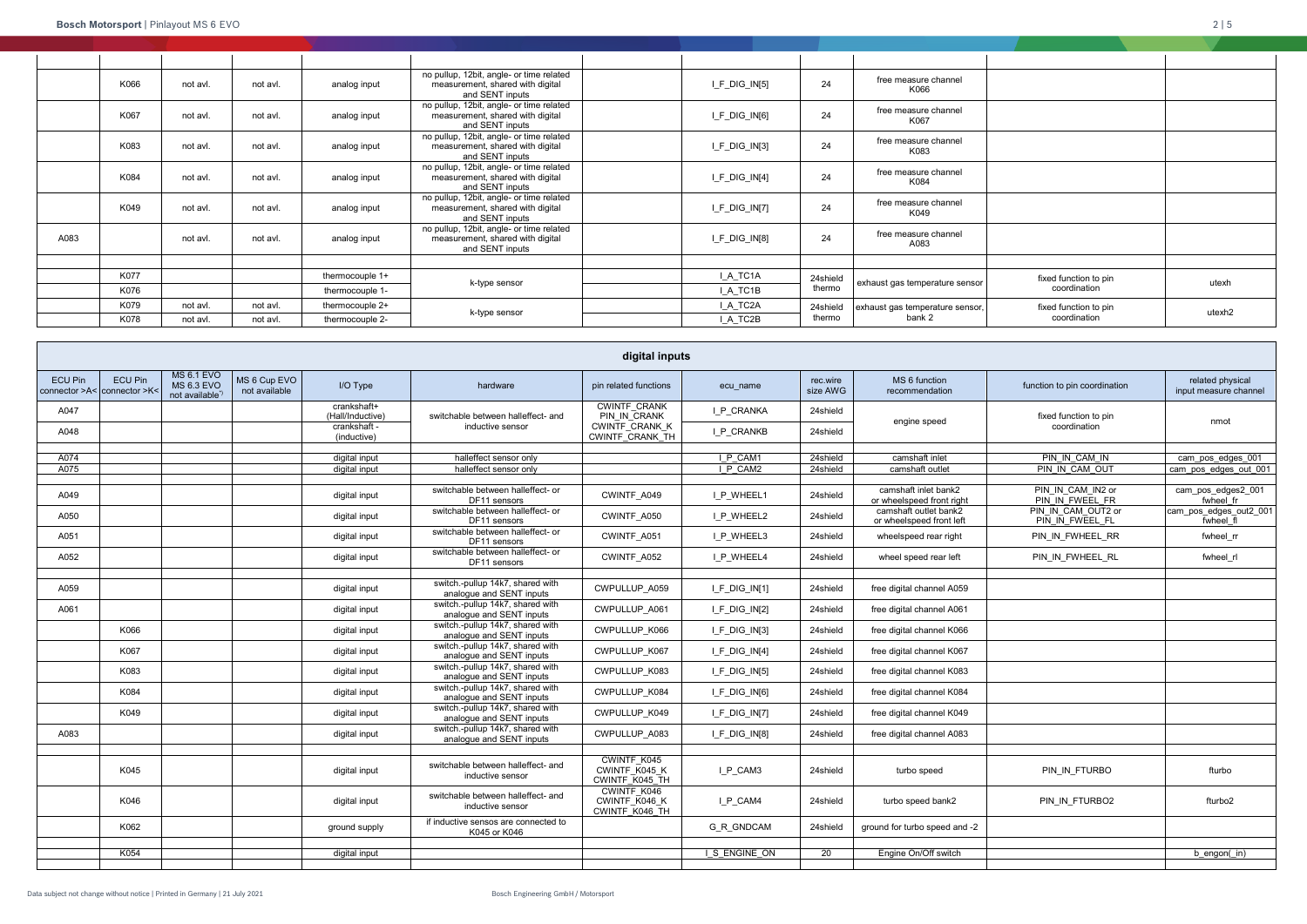| K047 |          | digital input       | fixed pullup to 5volts | I S LAPTRIG         | 24       | laptrigger            | fixed function to pin<br>coordination | lapctr    |
|------|----------|---------------------|------------------------|---------------------|----------|-----------------------|---------------------------------------|-----------|
|      |          |                     |                        |                     |          |                       |                                       |           |
| A013 |          | knock sensor input  |                        | I A KNOCK IN[1]     | 24shield | knock sensor 1, bank1 | <b>KCSENCYL</b>                       | ikcraw_n_ |
| A014 |          | knock sensor input  |                        | I A KNOCK IN[2]     | 24shield | knock sensor 2, bank1 | KCSENCYL                              | ikcraw n  |
| A015 | not avl. | knock sensor input  |                        | I A KNOCK IN[3]     | 24shield | knock sensor 1, bank2 | <b>KCSENCYL</b>                       | ikcraw n  |
| A016 | not avl. | knock sensor input  |                        | I A KNOCK IN[4]     | 24shield | knock sensor 2. bank2 | <b>KCSENCYL</b>                       | ikcraw n  |
| A017 |          | knock sensor ground |                        | <b>G R GNDKNOCK</b> | 24shield |                       |                                       |           |
|      |          |                     |                        |                     |          |                       |                                       |           |
| K085 |          | Lambda IA           |                        | I A LS1IA           | 24       |                       |                                       |           |
| K086 |          | Lambda IP           |                        | I A LS1IP           | -24      | Lambda                | fixed function to pin                 |           |
| K087 |          | Lambda UN           | LSU4.9 probe only      | I A LS1UN           | 24       |                       | coordination                          | lambda    |
| K088 |          | Lambda VM           |                        | I A LS1VM           | 24       |                       |                                       |           |
|      |          |                     |                        |                     |          |                       |                                       |           |
| K068 | not avl. | Lambda IA           |                        | I A LS2IA           | 24       |                       |                                       |           |
| K069 | not avl. | Lambda IP           |                        | I_A_LS2IP           | 24       |                       | fixed function to pin                 |           |
| K070 | not avl. | Lambda_UN           | LSU4.9 probe only      | I_A_LS2UN           | 24       | Lambda bank2          | coordination                          | lambda2   |
| K071 | not avl. | Lambda VM           |                        | L_A_LS2VM           | 24       |                       |                                       |           |

| ignition- & injection outputs   |                         |                                                                      |                               |                    |                                               |                       |                                                    |                       |                                      |                              |                                           |  |
|---------------------------------|-------------------------|----------------------------------------------------------------------|-------------------------------|--------------------|-----------------------------------------------|-----------------------|----------------------------------------------------|-----------------------|--------------------------------------|------------------------------|-------------------------------------------|--|
| <b>ECU Pin</b><br>connector >A< | ECU Pin<br>connector >K | <b>MS 6.1 EVO</b><br><b>MS 6.3 EVO</b><br>not available <sup>®</sup> | MS 6 Cup EVO<br>not available | I/O Type           | hardware                                      | pin related functions | ecu name                                           | rec.wire<br>size AWG  | MS 6 function<br>recommendation      | function to pin coordination | related physical input<br>measure channel |  |
| A026                            |                         |                                                                      |                               |                    |                                               |                       | O P IGNOUT[1]                                      | 24                    | Ignition cyl.1                       |                              | ign out n 001                             |  |
| A027                            |                         |                                                                      |                               |                    |                                               |                       | O P IGNOUT[2]                                      | 24                    | Ignition cyl.2                       |                              | ign_out_n_002                             |  |
| A028                            |                         |                                                                      |                               |                    |                                               |                       | O P IGNOUT[3]                                      | 24                    | Ignition cyl.3                       |                              | ign out n 003                             |  |
| A029                            |                         |                                                                      |                               |                    |                                               |                       | O P IGNOUT[4]                                      | 24                    | Ignition cyl.4                       |                              | ign out n 004                             |  |
| A030<br>A031                    |                         |                                                                      | not avl<br>not avl            |                    | output related to mechanical cylinder         | <b>CWIGNDRV MODE</b>  | O P IGNOUT[5]<br>O P IGNOUT[6]                     | $\overline{24}$<br>24 | Ignition cyl.5<br>Ignition cyl.6     | <b>CYLNUMBER</b>             | ign out n 005<br>ign out n 006            |  |
| A068                            |                         |                                                                      | not avl                       | ignition driver    | number;                                       | <b>IGNDRV CURRENT</b> | O P IGNOUT[7]                                      | 24                    | Ignition cyl.7                       | CYLANGLE                     | ign out n 007                             |  |
| A069                            |                         |                                                                      | not avl                       |                    | use of coil integrated power stages only      |                       | O P IGNOUT[8]                                      | 24                    | Ignition cyl.8                       |                              | ign out n 008                             |  |
| A070                            |                         |                                                                      | not avl                       |                    |                                               |                       | O P IGNOUT[9]                                      | 24                    | ignition cyl.9                       |                              | ign out n 009                             |  |
| A071                            |                         |                                                                      | not avl                       |                    |                                               |                       | O P IGNOUT[10]                                     | 24                    | ignition cyl.10                      |                              | ign out n 010                             |  |
| A072                            |                         |                                                                      | not avl                       |                    |                                               |                       | O P IGNOUT[11]                                     | 24                    | ignition cyl.11                      |                              | ign out n 011                             |  |
| A073                            |                         |                                                                      | not avl                       |                    |                                               |                       | O P IGNOUT[12]                                     | 24                    | ignition cyl.12                      |                              | ign out n 012                             |  |
|                                 |                         |                                                                      |                               |                    |                                               |                       |                                                    |                       |                                      |                              |                                           |  |
| A098<br>A100                    |                         |                                                                      |                               |                    |                                               |                       | O P LSOUT INJECTION[1]<br>O P LSOUT INJECTION[2]   | 24twist<br>24twist    | Injection cyl.1<br>Injection cyl.2   |                              | tinj n 001<br>tinj n 002                  |  |
| A101                            |                         |                                                                      |                               |                    |                                               |                       | O P LSOUT INJECTION[3]                             | 24twist               | Injection cyl.3                      |                              | tinj n 003                                |  |
| A096                            |                         |                                                                      |                               |                    |                                               |                       | O P LSOUT INJECTION[4]                             | 24twist               | Injection cyl.4                      | <b>CYLNUMBER</b>             | tinj n 004                                |  |
| A099                            |                         |                                                                      | not avl                       |                    | output related to mechanical cylinder         |                       | O P LSOUT INJECTION[5]                             | 24twist               | Injection cyl.5                      | CYLANGLE                     | tinj n 005                                |  |
| A103                            |                         |                                                                      | not avl                       |                    | number;                                       |                       | O P LSOUT INJECTION[6]                             | 24twist               | Injection cyl.6                      | or                           | tinj n 006                                |  |
| A042                            |                         |                                                                      | not avl                       | injector output    | low pressure high impedance<br>injector types |                       | O P LSOUT INJECTION[7]                             | 24twist               | Injection cyl.7                      | (PIN_OUT_LPINJ_A098          | tinj n 007                                |  |
| A105                            |                         |                                                                      | not avl                       |                    |                                               |                       | O P LSOUT INJECTION[8]                             | 24twist               | Injection cyl.8                      |                              | tinj n 008                                |  |
| A018                            |                         |                                                                      | not avl                       |                    |                                               |                       | O P LSOUT INJECTION[9]                             | 24twist               | Injection cyl.9                      | PIN_OUT_LPINJ_A084)          | tinj n 009                                |  |
| A020<br>A063                    |                         |                                                                      | not avl<br>not avl            |                    |                                               |                       | O P LSOUT INJECTION[10]<br>O P LSOUT INJECTION[11] | 24twist<br>24twist    | Injection cyl.10                     |                              | tinj n 010<br>tinj n $011$                |  |
| A084                            |                         |                                                                      | not avl                       |                    |                                               |                       | O P LSOUT INJECTION[12]                            | 24twist               | Injection cyl.11<br>Injection cyl.12 |                              | tinj n $012$                              |  |
|                                 |                         |                                                                      |                               |                    |                                               |                       |                                                    |                       |                                      |                              |                                           |  |
| A043                            |                         |                                                                      |                               | INJVH1             |                                               |                       | O P INJVH1                                         | 20twist               | Injection cyl.A                      | PIN_OUT_HPINJ11A_A043_A064   | tinj_n_(cyl.A)                            |  |
| A064                            |                         |                                                                      |                               | INJVL11            |                                               |                       | O P INJVL11                                        | 20twist               |                                      |                              |                                           |  |
| A002                            |                         |                                                                      | not avl                       | INJVH3             |                                               |                       | O P INJVH3                                         | 20twist               | Injection cyl.B                      | PIN OUT HPINJ12E A002 A023   | tinj_n_(cyl.B)                            |  |
| A023                            |                         |                                                                      | not avl                       | INJVL32            |                                               |                       | O_P_INJVL32                                        | 20twist               |                                      |                              |                                           |  |
| A003                            |                         |                                                                      |                               | INJVH <sub>2</sub> |                                               |                       | O_P_INJVH2                                         | 20twist               | Injection cyl.C                      | PIN_OUT_HPINJ21C_A003_A024   | $\lim_{n \to \infty}$ (cyl.C)             |  |
| A024                            |                         |                                                                      |                               | INJVL21            |                                               |                       | O P INJVL21                                        | 20twist               |                                      |                              |                                           |  |
| A046                            |                         |                                                                      | not avl                       | INJVH4             |                                               |                       | O P INJVH4                                         | 20twist               | Injection cyl.D                      | PIN_OUT_HPINJ22G_A046_A067   | tinj_n_(cyl.D)                            |  |
| A067                            |                         |                                                                      | not avl                       | INJVL42            | high pressure                                 |                       | O_P_INJVL42                                        | 20twist               |                                      |                              |                                           |  |
| A044                            |                         |                                                                      | not avl                       | INJVH1             | magnetic injectors                            |                       | O_P_INJVH1                                         | 20twist               | Injection cyl.E                      | PIN_OUT_HPINJ31F_A044_A065   | tinj_n_(cyl.E)                            |  |
| A065                            |                         |                                                                      | not avl                       | INJVL12            |                                               |                       | O P INJVL12                                        | 20twist               |                                      |                              |                                           |  |
| A001                            |                         |                                                                      |                               | INJVH3             |                                               |                       | O_P_INJVH3                                         | 20twist               | Injection cyl.F                      | PIN_OUT_HPINJ32B_A001_A022   | tinj_n_(cyl.F)                            |  |
| A022                            |                         |                                                                      |                               | INJVL31            |                                               |                       | O_P_INJVL31                                        | 20twist               |                                      |                              |                                           |  |
| A004                            |                         |                                                                      | not avl                       | INJVH <sub>2</sub> |                                               |                       | O P INJVH2                                         | 20twist               | Injection cyl.G                      |                              | tinj_n_(cyl.G)                            |  |
| A025                            |                         |                                                                      | not avl                       | INJVL22            |                                               |                       | O P INJVL22                                        | 20twist               |                                      | PIN_OUT_HPINJ41H_A004_A025   |                                           |  |
| A045                            |                         |                                                                      |                               | INJVH4             |                                               |                       | O P INJVH4                                         | 20twist               | Injection cyl.H                      | PIN_OUT_HPINJ42D_A045_A066   | $\lim_{n \to \infty}$ (cyl.H)             |  |
| A066                            |                         |                                                                      |                               | INJVL41            |                                               |                       | O P INJVL41                                        | 20twist               |                                      |                              |                                           |  |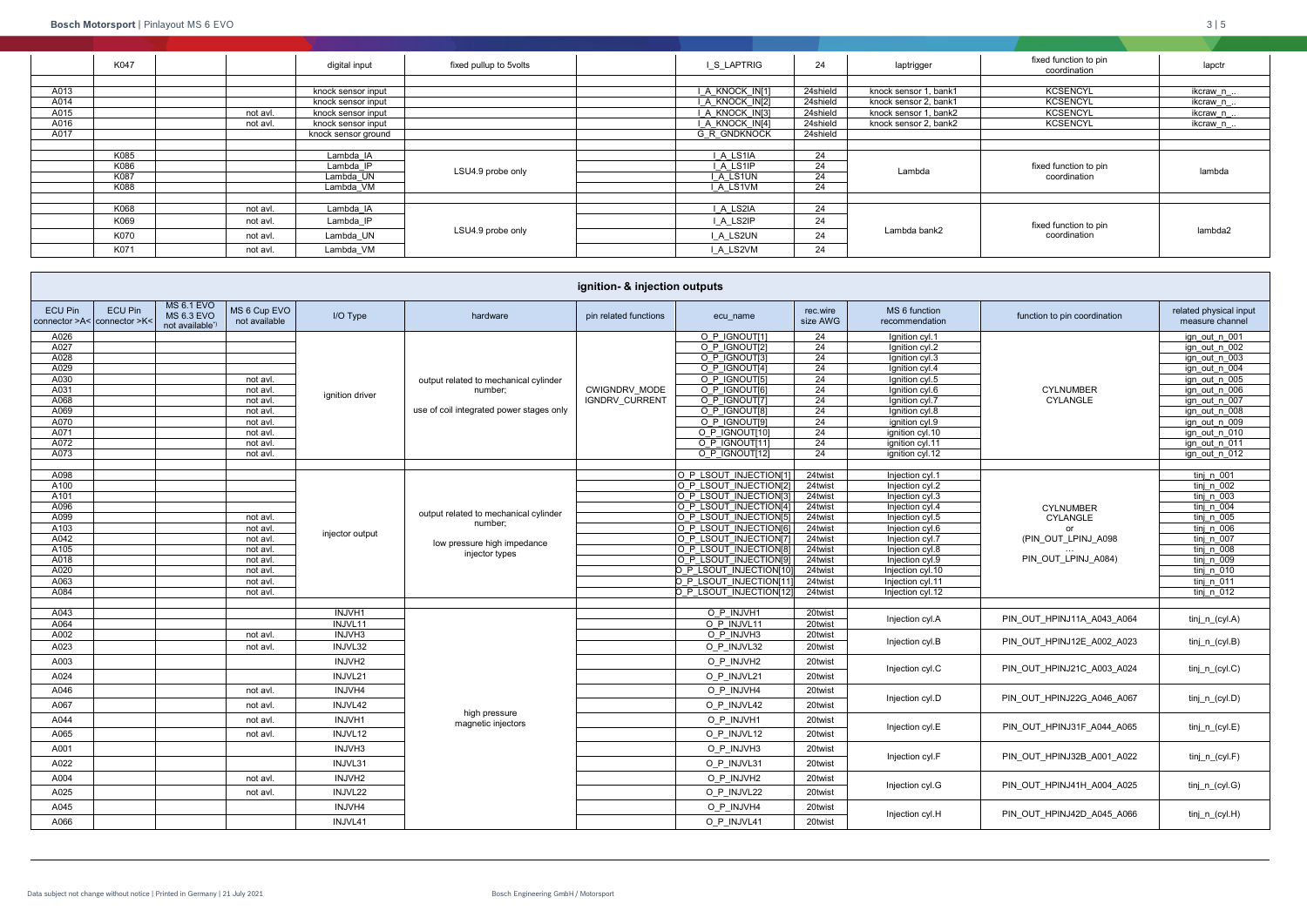|                                               | outputs        |                                                                       |                                  |                                           |          |                       |                  |                      |                                 |                                          |                                           |  |  |  |
|-----------------------------------------------|----------------|-----------------------------------------------------------------------|----------------------------------|-------------------------------------------|----------|-----------------------|------------------|----------------------|---------------------------------|------------------------------------------|-------------------------------------------|--|--|--|
| <b>ECU Pin</b><br>connector >A< connector >K< | <b>ECU Pin</b> | <b>MS 6.1 EVO</b><br><b>MS 6.3 EVO</b><br>not available <sup>*)</sup> | MS 6 Cup EVO<br>not<br>available | I/O Type                                  | hardware | pin related functions | ecu name         | rec.wire<br>size AWG | MS 6 function<br>recommendation | function to pin coordination             | related physical<br>input measure channel |  |  |  |
| A095                                          |                |                                                                       |                                  | lowside switch 4amps pwm                  |          |                       | O T LSOUT 4A2[1] | 24twist              | camshaft inlet control          | fixed pin to output control coordination | cam pwm                                   |  |  |  |
| A021                                          |                |                                                                       | not avl.                         | lowside switch 4amps pwm                  |          |                       | O T LSOUT 4A2[2] | 24twist              | camshaft inlet bank2 control    | fixed pin to output control coordination | cam pwm2                                  |  |  |  |
| A102                                          |                |                                                                       |                                  | lowside switch 3amps pwm                  |          |                       | O T LSOUT 3A2[1] | 24twist              | camshaft outlet control         | fixed pin to output control coordination | cam pwm out                               |  |  |  |
| A094                                          |                |                                                                       | not avl.                         | lowside switch 3amps pwm                  |          |                       | O T LSOUT 3A2[2] | 24twist              | camshaft outlet bank2 control   | fixed pin to output control coordination | cam pwm out2                              |  |  |  |
| A019                                          |                |                                                                       |                                  | lowside switch 3amps pwm                  |          |                       | O T LSOUT 3A2[4] | 24twist              |                                 | PIN OUT A019                             |                                           |  |  |  |
| A104                                          |                |                                                                       | not avl.                         | lowside switch 3amps pwm                  |          |                       | O T LSOUT 3A2[3] | 24twist              |                                 | PIN OUT A104                             |                                           |  |  |  |
| A097                                          |                |                                                                       |                                  | lowside sw. 2,2amps pwm                   |          |                       | O T LSOUT 2A2[1] | 24twist              | Wastegate 1inc                  | PIN OUT A097                             | wgc inc pwm                               |  |  |  |
| A093                                          |                |                                                                       | not avl.                         | lowside sw. 2,2amps pwm                   |          |                       | O T LSOUT 2A2[2] | 24twist              | Wastegate 2inc                  | PIN OUT A093                             | wgc inc pwm2                              |  |  |  |
|                                               | K039           |                                                                       | not avl.                         | lowside sw. 2,2amps pwm                   |          |                       | O T LSOUT 2A2[5] | 24twist              |                                 | PIN OUT K039                             |                                           |  |  |  |
|                                               | K056           |                                                                       |                                  | lowside sw. 2,2amps pwm                   |          |                       | O T LSOUT 2A2[7] | 24twist              | air conditioning compressor     | PIN OUT K056                             | comp pwm                                  |  |  |  |
|                                               | K038           |                                                                       |                                  | lowside sw. 2,2amps pwm                   |          |                       | O T LSOUT 2A2[3] | 24twist              | gearshift actuator upshift      | PIN OUT K038                             | shiftup pwm                               |  |  |  |
|                                               | K040           |                                                                       | not avl.                         | lowside sw. 2,2amps pwm                   |          |                       | O T LSOUT 2A2[6] | 24twist              |                                 | PIN OUT K040                             |                                           |  |  |  |
|                                               | K055           |                                                                       |                                  | lowside sw. 2,2amps pwm                   |          |                       | O T LSOUT 2A2[4] | 24twist              | gearshift actuator downshift    | PIN OUT K055                             | shiftdn pwm                               |  |  |  |
|                                               | K074           |                                                                       |                                  | lowside sw. 2,2amps pwm                   |          |                       | O T LSOUT 2A2[8] | 24twist              |                                 | PIN OUT K074                             |                                           |  |  |  |
|                                               | K089           |                                                                       |                                  | lowside switch 1amp pwm                   |          |                       | O T LSOUT 1A[1]  | 24twist              | fuel pump relay                 | PIN OUT K089                             | fpump pwm                                 |  |  |  |
|                                               | K073           |                                                                       | not avl.                         | lowside switch 1amp pwm                   |          |                       | O T LSOUT 1A[2]  | 24twist              |                                 | PIN OUT K073                             |                                           |  |  |  |
|                                               | K057           |                                                                       |                                  | lowside switch 1amp pwm /<br>reset < 3.5V |          |                       | O S RELAY        | 24twist              | control main relay              | fixed pin to output control coordination | b mainrelay                               |  |  |  |
|                                               | K072           |                                                                       |                                  | lowside switch 1amp pwm /<br>reset < 3.5V |          |                       | O S STARTER      | 24twist              | KI.50 / starter control         | fixed pin to output control coordination | b starter                                 |  |  |  |
|                                               | K022           |                                                                       |                                  | lambda heater 4amp pwm                    |          |                       | O T LSOUT LSH[1] | 24twist              | heater lambda                   | fixed pin to output control coordination | Isuh out                                  |  |  |  |
|                                               | K023           |                                                                       | not avl.                         | lambda heater 4amp pwm                    |          |                       | O T LSOUT LSHI2  | 24twist              | heater lambda2                  | fixed pin to output control coordination | Isuh out2                                 |  |  |  |

|                                               |                |                                                                       |                               |                   |                   | H-bridges & metering unit |              |                      |                                 |                                          |                                           |
|-----------------------------------------------|----------------|-----------------------------------------------------------------------|-------------------------------|-------------------|-------------------|---------------------------|--------------|----------------------|---------------------------------|------------------------------------------|-------------------------------------------|
| <b>ECU Pin</b><br>connector >A< connector >K< | <b>ECU Pin</b> | <b>MS 6.1 EVO</b><br><b>MS 6.3 EVO</b><br>not available <sup>*)</sup> | MS 6 Cup EVO<br>not available | I/O Type          | hardware          | pin related functions     | ecu name     | rec.wire<br>size AWG | MS 6 function<br>recommendation | function to pin coordination             | related physical<br>input measure channel |
| A089                                          |                |                                                                       |                               | H-Bridge 1 pos.   | 8,5 amps H-Bridge | CWHB1 EN                  | O_T_HB1_OUTA | 24twist              | electrical throttle 1           | fixed pin to output control coordination | etc pwm                                   |
| A090                                          |                |                                                                       |                               | H-Bridge 1 neg.   |                   |                           | O T HB1 OUTB |                      |                                 |                                          |                                           |
| A091                                          |                |                                                                       |                               | H-Bridge 2 pos.   | 8,5 amps H-Bridge | CWHB2 EN                  | O T HB2 OUTA | 24twist              | electrical throttle 2           | fixed pin to output control coordination | etc pwm2                                  |
| A092                                          |                |                                                                       |                               | H-Bridge 2 neg.   |                   |                           | O T HB2 OUTB |                      |                                 |                                          |                                           |
| K090                                          |                |                                                                       |                               | H-Bridge 3 pos.   |                   |                           | O T HB3 OUTA | 24twist              |                                 |                                          |                                           |
| K091                                          |                |                                                                       |                               | H-Bridge 3 neg.   | 8,5 amps H-Bridge | CWHB3 EN                  | O T HB3 OUTB |                      |                                 | fixed pin to output control coordination |                                           |
|                                               |                |                                                                       |                               |                   |                   |                           |              |                      |                                 |                                          |                                           |
| A085                                          |                |                                                                       |                               | FCVH1             |                   |                           | O P FCVH1    | 24twis               | high press. pump MSV valve 1    | fixed pin to output control coordination |                                           |
| A086                                          |                |                                                                       |                               | FCVL1             |                   |                           | O P FCVL1    |                      |                                 |                                          | msv_dlvy_angle                            |
| A087                                          |                |                                                                       | not avl.                      | FCVH <sub>2</sub> |                   |                           | O P FCVH2    |                      |                                 |                                          |                                           |
| A088                                          |                |                                                                       | not avl.                      | FCVL <sub>2</sub> |                   |                           | O P FCVL2    | 24twist              | high press. pump MSV valve 2    | fixed pin to output control coordination | msv_dlvy_angle2                           |

|                                               |                |                                                                       |                               |                    |                                                                 | network               |                     |                      |                                 |                              |                                           |
|-----------------------------------------------|----------------|-----------------------------------------------------------------------|-------------------------------|--------------------|-----------------------------------------------------------------|-----------------------|---------------------|----------------------|---------------------------------|------------------------------|-------------------------------------------|
| <b>ECU Pin</b><br>connector >A< connector >K< | <b>ECU Pin</b> | <b>MS 6.1 EVO</b><br><b>MS 6.3 EVO</b><br>not available <sup>*)</sup> | MS 6 Cup EVO<br>not available | I/O Type           | hardware                                                        | pin related functions | ecu name            | rec.wire<br>size AWG | MS 6 function<br>recommendation | function to pin coordination | related physical<br>input measure channel |
|                                               | K029           |                                                                       |                               | CAN1 H             | switchable CAN 120 Ohm resistor                                 |                       | B D CAN1 H          |                      |                                 |                              |                                           |
|                                               | K012           |                                                                       |                               | CAN1_L             | recommended for Motronic, Powerbox and<br>ABS control functions | CWCAN1_TERM           | B_D_CAN1_L          | CAN                  | CAN1                            |                              | E_can1                                    |
|                                               |                |                                                                       |                               |                    |                                                                 |                       |                     |                      |                                 |                              |                                           |
|                                               | K028           |                                                                       |                               | CAN2 H             | switchable CAN 120 Ohm resistor                                 |                       | B D CAN2 H          |                      |                                 |                              |                                           |
|                                               | K011           |                                                                       |                               | CAN2_L             | ~use for external ECU / gearbox control<br>functions            | CWCAN2_TERM           | B_D_CAN2_L          | CAN                  | CAN <sub>2</sub>                |                              | E_can1                                    |
|                                               |                |                                                                       |                               |                    |                                                                 |                       |                     |                      |                                 |                              |                                           |
|                                               | K027           |                                                                       |                               | CAN3 H             | switchable CAN 120 Ohm resistor                                 | CWCAN3_TERM           | B D CAN3 H          | CAN                  | CAN3                            |                              | $E$ <sub>can1</sub>                       |
|                                               | K010           |                                                                       |                               | CAN <sub>3</sub> L | ~use for measurement functions                                  |                       | <b>B D CAN3 L</b>   |                      |                                 |                              |                                           |
|                                               | K052           |                                                                       |                               | RS232 RX           |                                                                 |                       | <b>B D RS232 RX</b> |                      |                                 |                              |                                           |
|                                               | K053           |                                                                       |                               | <b>RS232 TX</b>    | used for telemetry                                              |                       | B D RS232 TX        | 24twist              | <b>RS232</b>                    |                              |                                           |
|                                               |                |                                                                       |                               |                    |                                                                 |                       |                     |                      |                                 |                              |                                           |
|                                               | K044           |                                                                       |                               | ETH1RX+            |                                                                 |                       | <b>B D ETH1RX+</b>  |                      |                                 |                              |                                           |
|                                               | K043           |                                                                       |                               | ETH1RX-            |                                                                 |                       | B D ETH1RX-         |                      |                                 |                              |                                           |
|                                               | K042           |                                                                       |                               | ETH1TX+            | ecu communication                                               |                       | B D ETH1TX+         | CAT7                 | Ethernet 1                      |                              |                                           |
|                                               | K041           |                                                                       |                               | ETH1TX-            |                                                                 |                       | B D ETH1TX-         |                      |                                 |                              |                                           |
|                                               |                |                                                                       |                               |                    |                                                                 |                       |                     |                      |                                 |                              |                                           |
|                                               | K061           |                                                                       |                               | ETH2RX+            |                                                                 |                       | B D ETH2RX+         |                      |                                 |                              |                                           |
|                                               | K060           |                                                                       |                               | ETH2RX-            | extended communication to Bosch devices                         |                       | B D ETH2RX-         | CAT7                 | Ethernet 2                      |                              |                                           |
|                                               | K059           |                                                                       |                               | ETH2TX+            | like Powerbox, Display, Data logger                             |                       | B D ETH2TX+         |                      |                                 |                              |                                           |
|                                               | K058           |                                                                       |                               | ETH2TX-            |                                                                 |                       | B D ETH2TX-         |                      |                                 |                              |                                           |
|                                               |                |                                                                       |                               |                    |                                                                 |                       |                     |                      |                                 |                              |                                           |
|                                               | K025           |                                                                       |                               | USB DP             |                                                                 |                       | <b>BDUSBDP</b>      |                      |                                 |                              |                                           |
|                                               | K024           |                                                                       |                               | USB DN             | use for additional data stick                                   |                       | B D USB DN          | <b>USB</b>           | <b>USB</b>                      |                              |                                           |
|                                               | K007           |                                                                       |                               | USB GND            |                                                                 |                       | G G USB GND         |                      |                                 |                              |                                           |